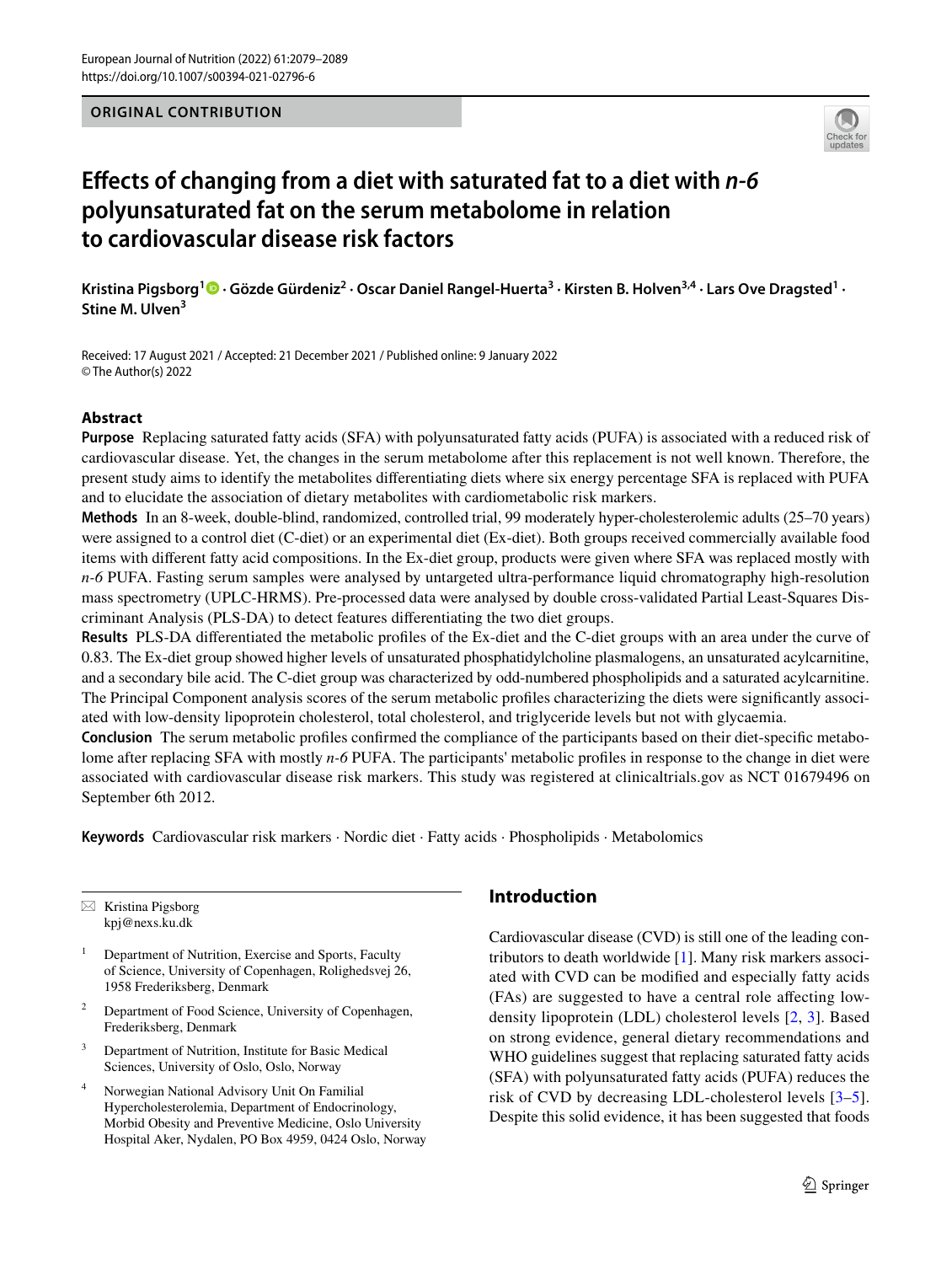rich in SFA may contribute diferently to health, depending on the food source [\[6](#page-9-4), [7](#page-9-5)].

The "Healthy Nordic Diet" (HND) is based on the Nordic Nutrition Recommendations [\[8](#page-9-6)[–10](#page-9-7)] and one of the characteristics of HND compared to the average habitual Nordic diet is the source and type of fat. In an HND, a higher amount of dietary fat derives from plant sources, such as rapeseed oil and sunfower oil rich in *n*-6 PUFAs instead of dairy products rich in SFAs.

The health effects of an HND have previously been investigated in diferent Nordic population groups, and benefcial efects of HND on blood lipids among subjects at risk of CVD were reported [[2,](#page-9-1) [10–](#page-9-7)[14\]](#page-9-8). However, changing the whole diet can be challenging to enforce, and therefore, we performed a randomized controlled trial in Norway, exploring the efect of a Nordic diet with a focus primarily on fat quality, replacing SFA with PUFA [[15\]](#page-9-9). We have previously reported the primary outcome of this study, which showed a reduction in total cholesterol and LDL cholesterol by exchanging only a few commercials, regularly consumed food items in the diet (15). In addition, using a metabolic profling approach, we showed that a large number of lipoprotein subclasses, myristoyl- and palmitoylcarnitines, and kynurenine were reduced, while bile acids, proprotein convertase subtilisin/kexin type 9, acetate, and acetoacetate were increased in blood when dietary SFA was replaced with mostly  $n-6$  PUFA  $[16]$  $[16]$ .

By utilizing the comprehensive coverage of LC–MSbased untargeted metabolomics, it is possible to reveal alterations in metabolism promoting the development of CVD and to identify novel biomarkers for cardiometabolic disease [\[17](#page-9-11), [18\]](#page-9-12). To our knowledge, this would be the frst untargeted metabolomics study exploring the role of fat quality, and not the whole diet, as earlier studies have focused on [\[19](#page-9-13)[–21](#page-9-14)].

The main aim of this sub-study is to identify the metabolic profles diferentiating diets with diferent fatty acid compositions using untargeted metabolomics, to elucidate the association of diet-related metabolite patterns with cardiometabolic risk markers, and to support further understanding of the health benefcial mechanisms after replacing SFA with mostly *n-6* PUFA.

### **Methods**

#### **Study design and subjects**

An 8-week, double-blind, randomized, controlled dietary intervention study was conducted at the Oslo and Akershus University College of Applied Sciences and the University of Oslo, Norway, from July 2012 until April 2014. Details of the study design and description of participants have been described previously [[15](#page-9-9)]. In short, 99 healthy adults (58% females) aged 25–70 years with LDL-cholesterol≥3.5 mmol/L, total cholesterol within the normal range for each age group, and triglyceride  $(TG) \leq 2.6$  mmol/L participated in this study. Included study subjects had BMI between 20 and 35  $\text{kg/m}^2$ , and had a stable body weight the last three months prior to inclusion. The study subjects were excluded if they used lipid-lowering drugs.

Over a 2-week run-in period, the control food items were included in all subjects' daily diets. Afterwards, subjects were randomly assigned 1:1 stratifed by age and gender to a control diet (C-diet) group that included the control food items in their diet and an experimental diet (Ex-diet) group that included experimental food items.

The experimental food items were the same type of products as the control food items, but with an altered fatty acid composition (SFAs replaced with mostly *n–6* PUFAs). The food items in the C-diet group or the Ex-diet group were butter-based spread or margarine-based spread, butter or liquid margarine, and olive oil or rapeseed and sunfower oil, respectively. Likewise, products, such as liver paté, cheese, bread, muesli cereals, cream, mayonnaise, and crème fraîche, were given to the study subjects in the C-diet group, and some of the SFAs were replaced with rapeseed and sunfower oils in the products for the Ex-diet group. More information on the study food items is described in detail earlier [\[15\]](#page-9-9). The participants were instructed to include these food items in their daily diet and otherwise continue to eat as normal. The participants included the food items in their daily diet and the products were mainly used for breakfast, lunch, and supper, and oils, butter/margarine, cream, and crème fraîche were used for cooking. Therefore, we do believe that the foods item mainly were used to freshly prepare their meals at home. Based on the minimum intake of the food items, the *n–6* PUFA intakes (mainly linoleic acid) were 4.2 g/d and 12.9 g/d, the *n-3* PUFA intakes (mainly  $\alpha$ -linolenic acid) were 0.9 g/d and 1.5 g/d and the SFA intakes were 19.2 and 5.7 g/d for the C-diet and Ex-diet group, respectively, during the intervention. More information on the FAs composition of the food items is provided earlier [[15\]](#page-9-9). Dietary intake was registered during the intervention, and all subjects completed a fourday pre-coded food diary which also included a validated photography booklet with four diferent portion sizes at the beginning and the end of the intervention period [[15\]](#page-9-9).

### **Sample preparation and untargeted UPLC‑QTOF‑MS profling**

Clinical and blood laboratory assessments were performed at baseline and after 8 weeks of follow-up. The day before blood sampling, the subjects were told to refrain from alcohol consumption and vigorous physical activity. Venous blood samples were drawn after an overnight fast  $(\geq 12 \text{ h})$ .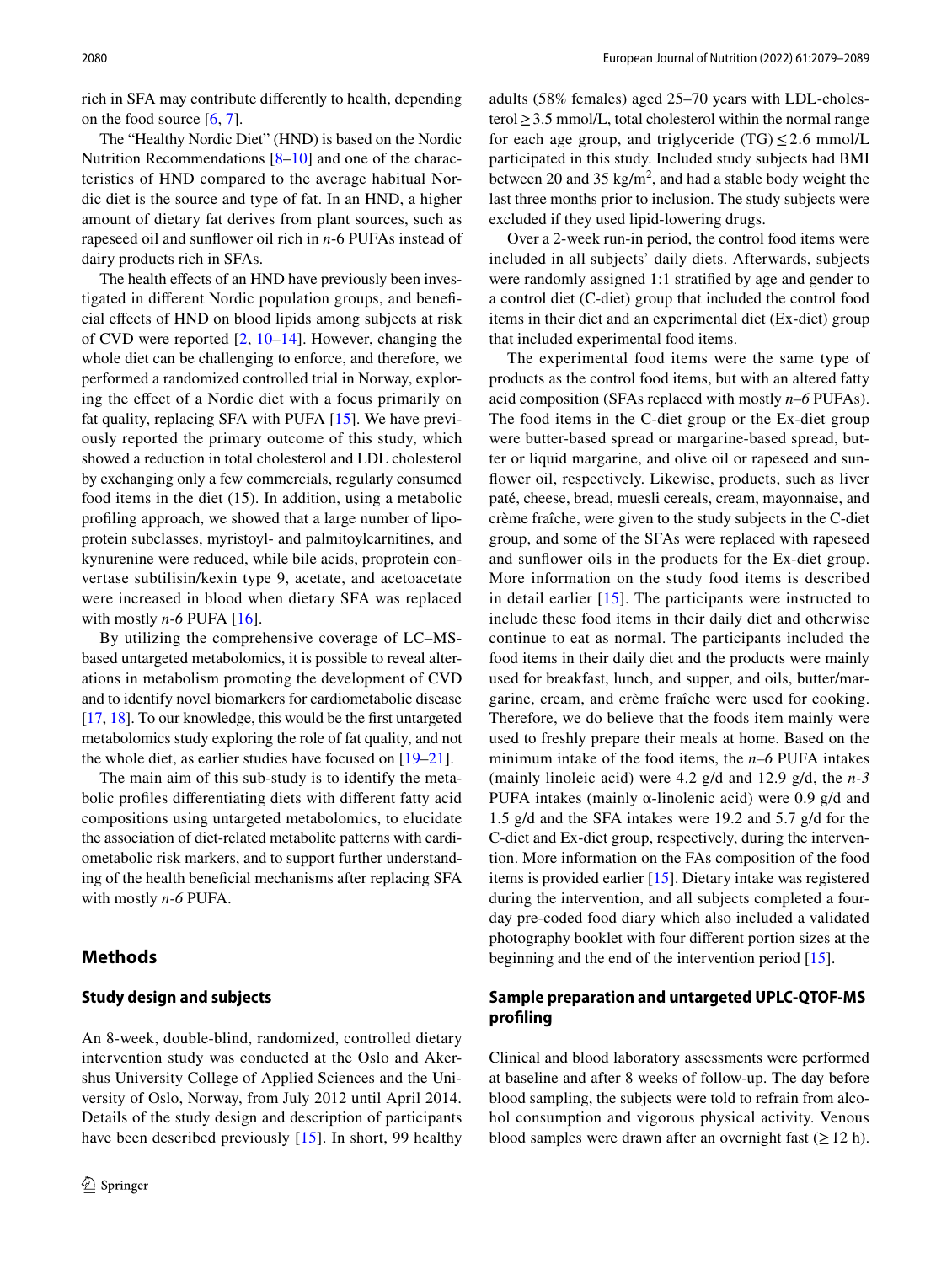Serum was obtained from silica gel tubes (Becton Dickinson Vacutainer Systems) and kept at room temperature for  $\leq$  30 min until centrifugation (1500 $\times$ g, 15 min). Fasting serum concentrations of total cholesterol, LDL cholesterol, HDL cholesterol, TG, glucose, and insulin were measured by standard methods at a routine laboratory (Fürst Medical Laboratory) as previously described [\[15](#page-9-9)].

As described in detail [[22](#page-9-15)], serum protein precipitation was performed before serum samples were analysed by an ultra-performance liquid chromatography (UPLC) system coupled to a quadrupole time-of-fight mass spectrometer (Premier QTOF-MS, Waters Corporation, Manchester, UK). The sample analysis was based on previously described analytical methodologies [\[23\]](#page-9-16). Briefy, serum samples were placed in 96-well Sirocco™ plates and five μL aliquots of each sample were injected into an Acquity UHPLC (Waters) equipped with an HSS T3 C18 column  $(2.1 \times 100 \text{ mm}, 1.8 \text{ }\mu\text{m})$  coupled with an HSS T3 C18 precolumn  $(2.1 \times 5 \text{ mm}, 1.8 \text{ }\mu\text{m})$  (Waters), using a gradient operated for 10.0 min. Experimental conditions throughout the analysis are shown in Table 1SI. Blanks consisting of  $0.1\%$  formic acid in H<sub>2</sub>0, external metabolomics standard mixtures, and a pooled sample (of each analytical batch) were injected after every 15 samples and at the end of each analytical batch.

#### **Data pre‑processing and pre‑treatment**

The raw data from the LC–MS was converted to an intermediate.netCDF format with the DataBridgeTM utility provided with the MassLynx software (Waters). The data acquired in positive and negative ionization modes were preprocessed separately with MZmine (ver. 2.31) [[24](#page-9-17)]. The optimized preprocessing parameters are given in the online supplementary information (Table 2SI). Subsequently, the pre-processed data were imported to the software program, Matlab R2017b (ver. 9.3.0; Mathworks Inc., MA, US). Feature fltering was applied: (1) the features present in blanks were removed, (2) features detected before 0.3 min and later than 9.42 min were excluded, (3) early (0.3–0.8 min) features having 4–9 as the frst decimal place of the mass-to-charge ratio (m/z) were deemed implausible and removed, and (4) potential isotopes along with duplicates were excluded.

Intensities were corrected for inter-batch variation; the intensity of each feature detected in the samples in each batch was multiplied by the batch average and divided by the overall average across all batches [\[22\]](#page-9-15). Furthermore, intra-batch drift was corrected using the online software program Galaxy (ver. 2.1.2). Afterwards, features were grouped within a retention time (RT) range of 0.01 min if their correlation coefficients were higher than 0.7. Lastly, features from negative and positive modes were concatenated into a single fnal data set.

#### **Statistical analysis**

The sample size of this study was calculated based on the primary outcome as published previously [[15\]](#page-9-9). Power calculations estimated that 180 subjects (including a 20% dropout rate) were required to obtain 80% power with a type I error of 5% to detect a diference of 8% in LDL cholesterol concentrations at the end of the study between the two groups. Post hoc analyses showed that the number of subjects recruited gave sufficient power with the observed 10% change in LDL cholesterol between the groups (*n*=47 subjects in each group). Prespecifed secondary outcomes were other lipids, infammatory markers, metabolomics, and transcriptomics.

Data analysis was performed in Matlab® using PLStoolbox (ver. 8.7, Eigenvector Research, MA, US) with baseline-corrected data (serum baseline samples subtracted from 8-week sample) to reduce the variations in the metabolic profle caused by individuality.

Firstly, principal component analysis (PCA) was applied to explore for grouping patterns, and secondly, partial leastsquares discriminant analysis (PLS-DA) models was developed to identify the most diferentiating features separating the Ex-diet and C-diet group. Double cross-validation was applied for PLS-DA model evaluation [[25\]](#page-9-18). Briefy, 80% of the data were used as a training set and the remaining 20% was used as a test set. The samples in the training set were cross-validated to fnd the optimal complexity of the model (number of latent variables). The minimum numbers of latent variables providing the lowest cross-validation (CV) classifcation errors for the model were chosen and variables that had the lowest infuence based on variable importance in projection (VIP) plots were removed. The model was then recalculated based on the reduced number of variables in the training set. This continued as long as the selected features improved the model performance by decreasing the CV classifcation error in the training set. The performance of the selected features in terms of diferentiating the samples from the Ex-diet and the C-diet group was based on the rate of misclassifcation errors (ER) and area under the curve (AUC) of the test set samples. One hundred PLS-DA models with randomly selected training/test set pairs were generated and a mean of the test set ER and a mean of the AUC were calculated to evaluate the performance of the models and the fnal number of included features. Next, features present in  $>70\%$  of the models (from 100 training/test set pairs) were selected for the fnal feature set.

The associations between diet-specifc serum metabolic profles refecting the diets and the clinical outcomes of interest, *i.e.* total cholesterol, TG, LDL cholesterol, HDL cholesterol, glucose, and insulin, were explored by linear models applied using R (ver. 3.6.1) [\[26](#page-9-19)]. The metabolic profles were characterized by the selected features from the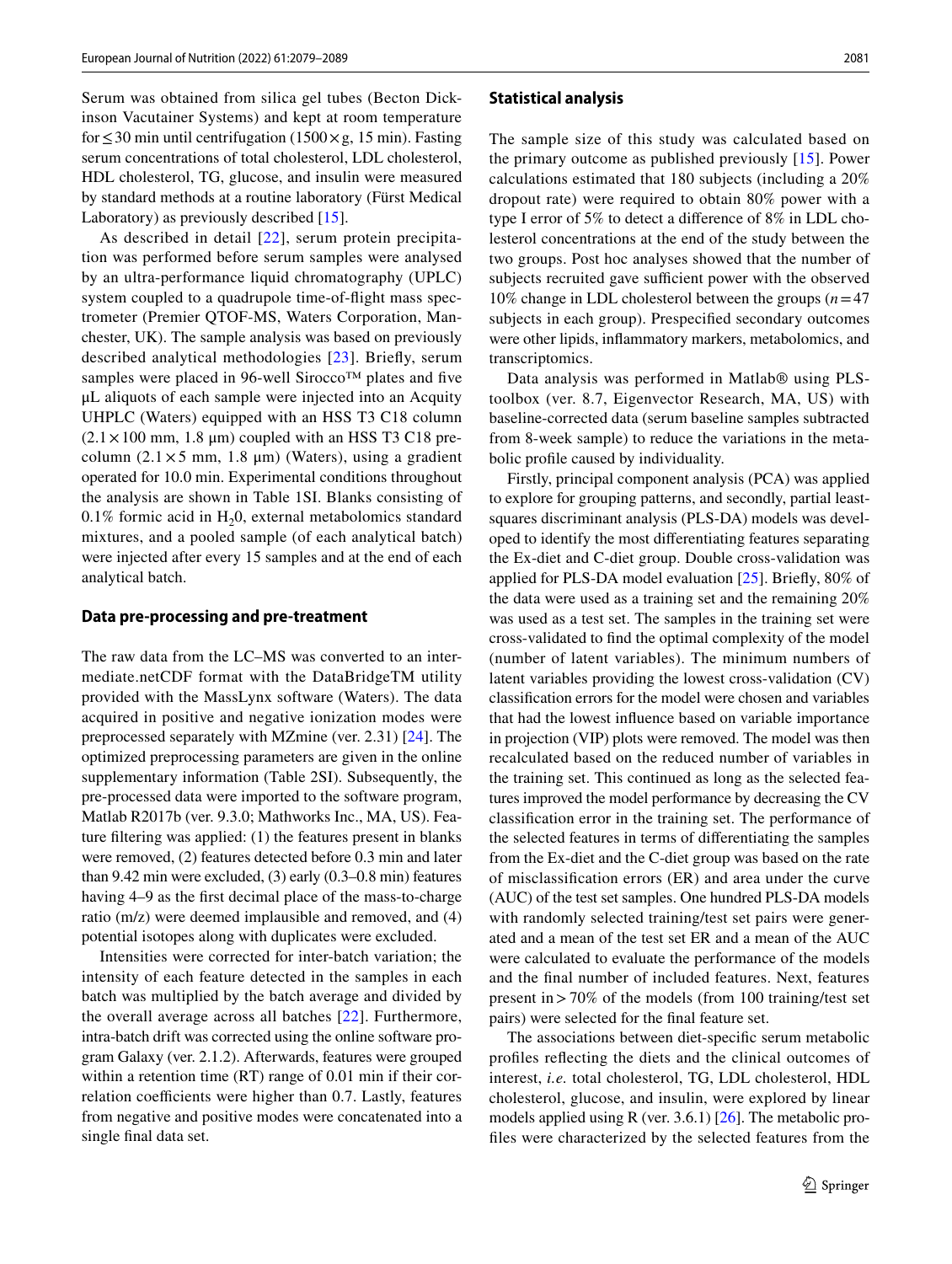PLS-DA and translated into principal component scores for comparison with the clinical outcomes. Finally, causal mediation analysis between the metabolic profle scores and the clinical outcomes was performed using the mediation package [[27\]](#page-9-20) to explore if the altered metabolome as a mediator of the efect of the intervention on clinical outcomes, *i.e.* total cholesterol, TG, LDL-cholesterol, HDL-cholesterol, and glucose.

### **Metabolite identifcation**

Unknown compounds with a signal area below 100 counts were excluded from further identifcation as MS/MS experiments are not feasible with such low intensities (Table 3SI). For unknown compounds with higher intensity than 100, MS/MS spectra (ionized with either 10, 20, and 30 eV or 20, 36, and 48 eV using argon/nitrogen) were recorded with a tandem mass spectrometer (VION from Waters) using the same prior UPLC separation as described above (Table 4SI). MS/MS spectra were compared with available databases, such as METLIN ([https://metlin.scripps.edu\)](https://metlin.scripps.edu) [[28\]](#page-9-21), Human Metabolome Database (HMDB) [\(http://www.hmdb.ca\)](http://www.hmdb.ca) [\[29](#page-10-0)], and produced by in silico fragmentation tools such as CFM-ID [\(http://cfmid.wishartlab.com/\)](http://cfmid.wishartlab.com/) [[30](#page-10-1)], FingerID [\(https://](https://www.csi-fingerid.uni-jena.de/) [www.csi-fingerid.uni-jena.de/\)](https://www.csi-fingerid.uni-jena.de/) [[31](#page-10-2)] and LIPID MAPS<sup>R</sup> [\(http://www.lipidmaps.org](http://www.lipidmaps.org)) [\[32](#page-10-3)].

Authentic standards (Table 5SI) and the sample that contains the metabolites of interest most abundantly were run consecutively on the same platform for correct annotation. Furthermore, an algorithm was used to predict retention times of homologous series of phospholipids based on their physicochemical properties and their orthogonal data as described previously [\[33](#page-10-4)]. Prediction plots for lysophosphatidylcholines (lysoPCs) and PCs are shown in supplementary information Figs. 1SI and 2SI. With increasing numbers of carbon atoms in the fatty acyl chain in PCs and lysoPCs polarity decreases, resulting in a stepwise increase in retention time. Likewise, an increase of double bonds reduces the retention time in a predictable manner [[33\]](#page-10-4). For several of the phospholipids, it was possible to detect both isomers with the diferent fatty acyl chains located in either sn1 or sn2 position. Authentic standards were used to validate the prediction plots.

The identifed metabolites were classifed with a level of identifcation I-V in accordance with the Metabolomics Standards Initiative classifcation scheme [\[34](#page-10-5)]. Examples of structure elucidations of level II identifed compounds are provided in supplementary information Fig. 3SI.

# **Results**

Ninety-nine study subjects provided serum samples both at baseline and at the end of the intervention. As reported previously, the Ex-diet group had a reduction in LDL-cholesterol compared to the C-diet group  $(P < 0.001)$  after the 8-week intervention [\[15](#page-9-9)]. Moreover, reductions from baseline to end of intervention of total cholesterol, HDL cholesterol, and TG levels were also observed between the Ex-diet and the C-diet group. Other baseline characteristics of the participants of the two groups are shown in Table [1](#page-3-0) together with the changes over time for the clinical outcomes. Dietary intake during the intervention has been reported in the original publication of this [[15](#page-9-9)]. In short, the intake of energy was similar in the two groups, but the energy percent intake of protein, PUFA, and fbre was signifcantly higher in the

<span id="page-3-0"></span>**Table 1** Baseline characteristics and biochemical measurements from baseline and end of the study

|                              | C-diet $(n=52)$     |                       | Ex-diet $(n=47)$    |                   | P values <sup>†</sup> |
|------------------------------|---------------------|-----------------------|---------------------|-------------------|-----------------------|
|                              | <b>Baseline</b>     | End of study          | Baseline            | End of study      |                       |
| Age, y                       | $55.2 \pm 9.8$      |                       | $53.6 \pm 9.7$      |                   |                       |
| Sex, <i>n</i> females $(\%)$ | 31(59.6)            | -                     | 27(57.4)            | -                 |                       |
| Body mass index, $kg/m2$     | $24.6 \pm 3.0$      | $24.8 \pm 3.06^*$     | $25.4 \pm 2.9$      | $25.4 \pm 2.9$    | 0.043                 |
| LDL-cholesterol, mmol/L      | $4.1 \pm 0.6$       | $4.2 + 0.6$           | $4.2 \pm 0.6$       | $3.8 \pm 0.5^*$   | <0001                 |
| HDL-cholesterol, mmol/L      | $1.7 + 0.4$         | $1.7 \pm 0.5$         | $1.7 \pm 0.5$       | $1.6 \pm 0.4^*$   | 0.005                 |
| Total-cholesterol, mmol/L    | $6.6 \pm 0.8$       | $6.6 \pm 0.8$         | $6.6 \pm 0.8$       | $6.0 \pm 0.7^*$   | < 0.001               |
| Triglyceride, mmol/L         | $1.20(0.92 - 1.48)$ | $1.24(1.01-1.60)^{*}$ | $1.31(0.87 - 1.56)$ | $1.19(0.77-1.46)$ | 0.002                 |
| Glucose, mmol/L              | $5.2(4.9-5.4)$      | $5.2(5.1-5.4)$        | $5.3(5.0-5.6)$      | $5.3(5.0-5.6)$    | 0.366                 |
| Insulin, pmol/L              | $43(31-60)$         | $43(33 - 72)$         | $52(36-79)$         | $58(42 - 73)$     | 0.961                 |
| HbA1c, $%$                   | $5.3(5.2 - 5.5)$    | $5.4(5.2 - 5.6)$      | $5.3(5.2 - 5.5)$    | $5.3(5.2 - 5.4)$  | 0.724                 |

Data are provided as mean ± SD or as median (IQR).<sup>\*</sup> Significant difference from baseline to end of the study tested with paired *t* test or Wilcoxon's signed-rank test

† Diference between groups tested with independent *t* test or Mann–Whitney *U* test

*LDL* low-density lipoprotein; *HDL* high-density lipoprotein; *HbA1c* hemoglobin A1c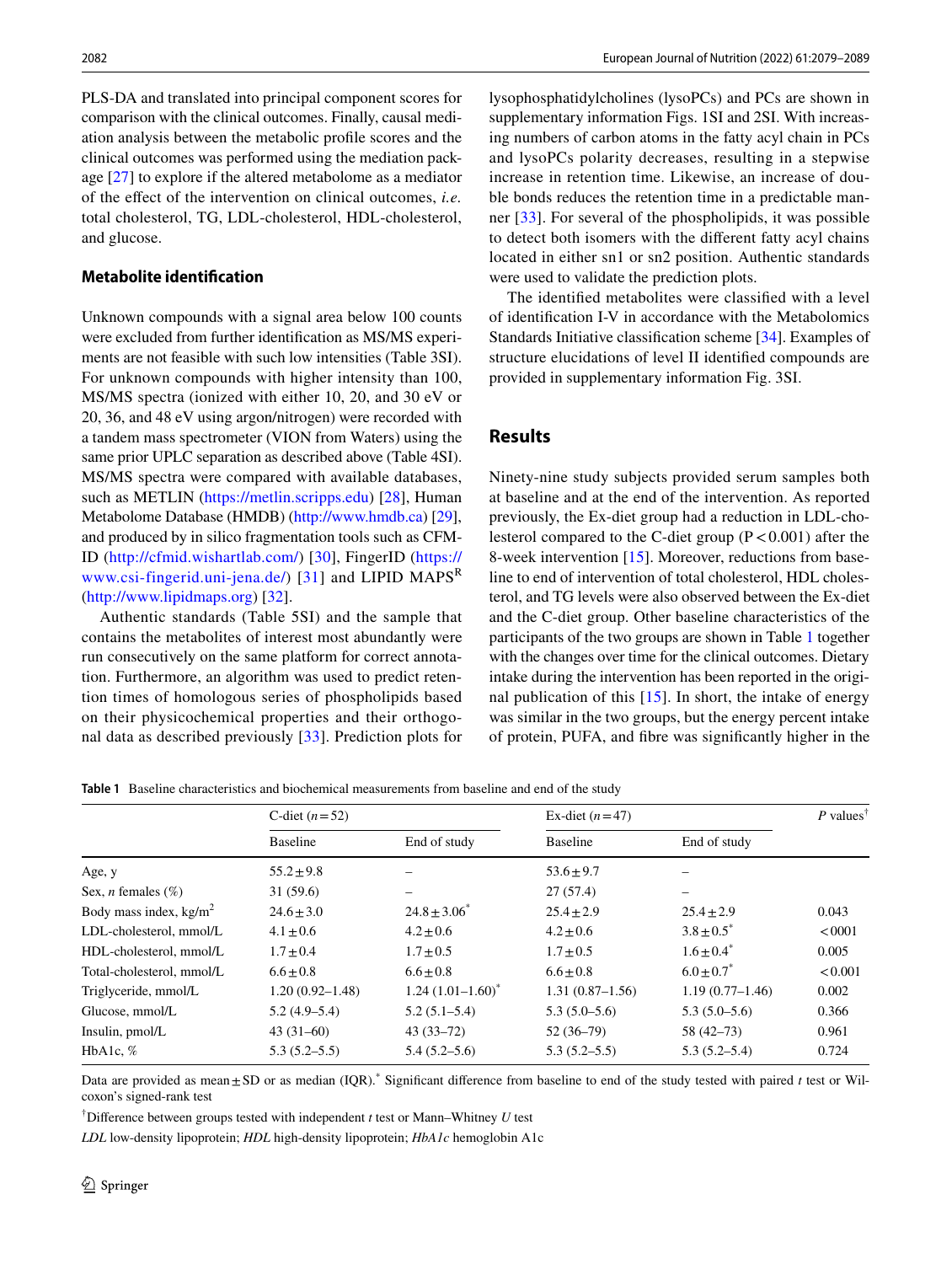Ex-diet group compared to the C-diet group (16.5 E% versus 15.0 E % of protein, 12.0 E% versus 5.6 E % of PUFA, and 37.2 g versus 25.7 g of fbre, respectively). On the other hand, the energy percent intake of SFA and carbohydrates was signifcantly higher in the C-diet group compared to the Ex-diet group (18.0 E% versus 11.5 E% of SFA and 36.6 E% versus 34.2 E% of carbohydrates, respectively). In addition, the intake of vitamin A, retinol, and alpha-tocopherol was signifcantly higher in the C-diet group compared to the Exdiet group, and the intake of vitamin D and thiamine was signifcantly higher in the Ex-diet group compared to the C-diet group (Supplementary Table 6SI).

#### **Metabolic profles refecting the Ex‑diet vs. C‑diet**

The data pre-processing and further data fltering resulted in 740 and 2120 features for negative and positive modes, respectively. The fnal PLS-DA model performed well in terms of diferentiating samples from the Ex-diet and C-diet groups with an average AUC and ER of 0.83 and 0.23, respectively. The result of the variable selection process provided 32 features that were present in at least 70% of the models (with 100 training/test pairs). A PCA based on these metabolites shows that the frst two principal components explain 43.2% of the variation with good separation between the two groups (Fig. [1\)](#page-4-0). The identifed metabolites are presented in Table [2](#page-5-0) together with their retention time, observed mass, annotation, and observed fragments from the MS/MS experiments. Separation and box plots of each of the metabolites are listed in supplementary information Table 7SI.

The serum metabolic pattern mainly refects the diferent lipid compositions of the two diets. Among the selected metabolites, the Ex-diet group was dominated by unsaturated plasmalogens, *e.g.* PC(P-38:4) (Fig. [1](#page-4-0)). Furthermore, an unsaturated medium-chain carnitine, *e.g.* C8:1-carnitine, together with the bile acids lithocholic acid (LCA) and indolelactic acid (ILA) also characterized the Ex-diet group. In contrast, the C-diet group was mainly characterized by odd-numbered phospholipids, *e.g.* PC(31:0), PC(33:0), and PC(33:1). The C-diet group also had increased levels of the lysophospholipid, lysoPC(14:0), representing myristic acid present in butter and milk. Furthermore, a saturated medium-chain carnitine, C9:0-carnitine, and the short-term glycaemic marker, 1,5-anhydroglucitol (1,5-AG) (same as 1,5-anhydrosorbitol), also characterized the C-diet group.

From a hierarchical cluster analysis using Spearman correlations between the selected metabolites from the fnal PLS-DA model, associations between the compounds are shown in Fig. [2.](#page-6-0) The metabolites diferentiating the two



<span id="page-4-0"></span>**Fig. 1** PC1 vs. PC2 biplot based on features from the fnal PLS-DA model (AUC=0.83, classification error=0.23) for diet group separations. Subjects are coloured according to diet (red diamonds for Ex-

diet and green squares for C-diet) and identifed metabolites for the diets are highlighted (grey points), *PC*(*P*) phosphatidylcholine plasmalogen, *PC* phosphatidylcholine, *RT* retention time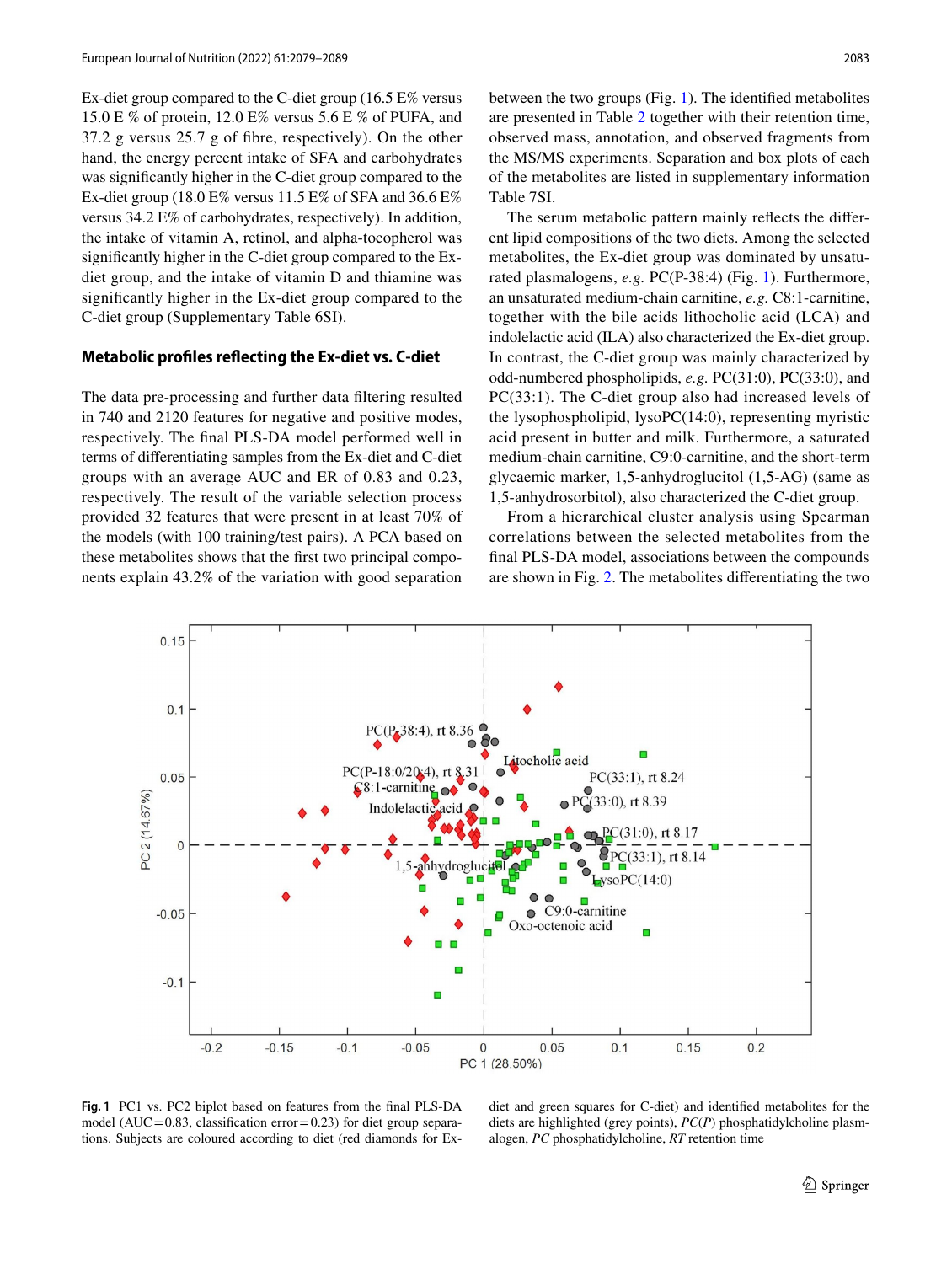<span id="page-5-0"></span>**Table 2** Identifed serum metabolites higher after diets rich in polyunsaturated fatty acid (Ex-diet) or saturated fatty acids (C-diet)

| Suggested annotation/<br>Level of identification | $RT$ (min) | Observed $m/z$       | Suggested ion                        | Fragments and Diet<br>adducts                |         |
|--------------------------------------------------|------------|----------------------|--------------------------------------|----------------------------------------------|---------|
| Indolelactic acid <sup>1</sup>                   | 5.73       | 204.0690             | $[M - H]$ <sup>+</sup>               |                                              | Ex-diet |
| $C8:1$ -carnitine <sup>II</sup>                  | 5.77       | 286.1990             | $[M+H]$ <sup>+</sup>                 | 227.14<br>144.11<br>125.10<br>85.03<br>43.06 | Ex-diet |
| Lithocholic acid <sup>1</sup>                    | 7.30       | 445.2947             | $[M+HCOONa]$ <sup>+</sup>            | 399.23<br>377.24<br>359.25<br>73.03          | Ex-diet |
| $PC(P-18:0/20:4)^{I*}$                           | 8.31       | 794.5939             | $[M+H]$ <sup>+</sup>                 | 510.38<br>184.08<br>86.10                    | Ex-diet |
| $PC(P-20:4/18:0)^{III*}$                         | 8.36       | 794.6068             | $[M+H]$ <sup>+</sup>                 | 510.38<br>184.08<br>86.10                    | Ex-diet |
| 1,5-anhydroglucitol                              | 0.69       | 187.0588             | $[M+Na]$ <sup>+</sup>                |                                              | C-diet  |
| $C9:0$ -carnitine <sup>II</sup>                  | 6.15       | 302.2329             | $[M+H]$ <sup>+</sup>                 | 243.17<br>159.15<br>144.11<br>85.03<br>43.06 | C-diet  |
| Oxo-octanoic acid <sup>III</sup>                 | 6.28       | 155.0697             | $[M-H]$ <sup>-</sup>                 | 97.07                                        | C-diet  |
| $LysoPC(14:0)^{I}$                               | 7.12       | 512.2960             | $[M + FA-H]$                         | 452.30<br>227.20                             | C-diet  |
| $PC(33:1)^1$                                     | 8.14       | 790.5627             | $[M + FA-H]$                         | 184.08                                       | C-diet  |
| $PC(31:0)^{I}$                                   | 8.17       | 720.5657             | $[M+H]$ <sup>+</sup>                 | 184.08                                       | C-diet  |
| $PC(33:1)^{I}$                                   | 8.25       | 790.5631<br>746.5730 | $[M + FA-H]$<br>$[M+H]$ <sup>+</sup> | 184.08                                       | C-diet  |
| $PC(33:0)^{I}$                                   | 8.39       | 748.5876             | $[M+H]$ <sup>+</sup>                 | 184.08                                       | C-diet  |

I-IV: level of identifcation: I, confrmed with analytical standard; II, putatively annotated, based on spectral similarity to a compound; III, putatively characterized, based on spectral similarity to a chemical class; IV, unknown

*m*/z mass to charge ratio, *RT* retention time, *PC* phosphatidylcholine, *PC*(*P*) phosphatidylcholine plasmalogen

\*Expected isomers

diet groups are forming two major clusters that show no or a very weak correlation. Furthermore, within the clusters, a mutual correlation is found in accordance with the PCA model (Fig. [1](#page-4-0)). Besides the two major clusters, there are several small sub-clusters; the phospholipids with lower levels in the Ex-diet group all showed a strong correlation with each other, especially two isomers of PC(33:1) (m/z 790.563, RT 8.14 and 8.25) and an unidentifed phospholipid (m/z 776.5638, RT 8.13), but also two other unidentifed metabolites, m/z 880.6077 and m/z 832.6107. Furthermore, C9:0-carnitine correlates with an unknown compound (m/z 155.0677, RT 6.28). Moreover, the two carnitines show a moderate inverse correlation, confrming their associations with the diferent diet groups.

### **Associations between diet‑specifc metabolic profles and cardiometabolic risk factors**

The serum metabolites most strongly separating the two diet groups are listed in Table [2.](#page-5-0) The associations between PC1 and PC2 scores and the clinical outcomes are shown in Table [3](#page-7-0). Total cholesterol, LDL-cholesterol, and TG levels are all signifcantly correlated with PC1 scores. PC1 is dominated by the odd-numbered PCs, *e.g*. PC(31:0), PC(33:0), and PC(33:1). Furthermore, total cholesterol and LDL-cholesterol levels are inversely correlated with PC2, represented by the two PC(P-38:4) plasmalogens and by C8:1-carnitine. Moreover, HDL-cholesterol levels correlated negatively with PC2. No associations were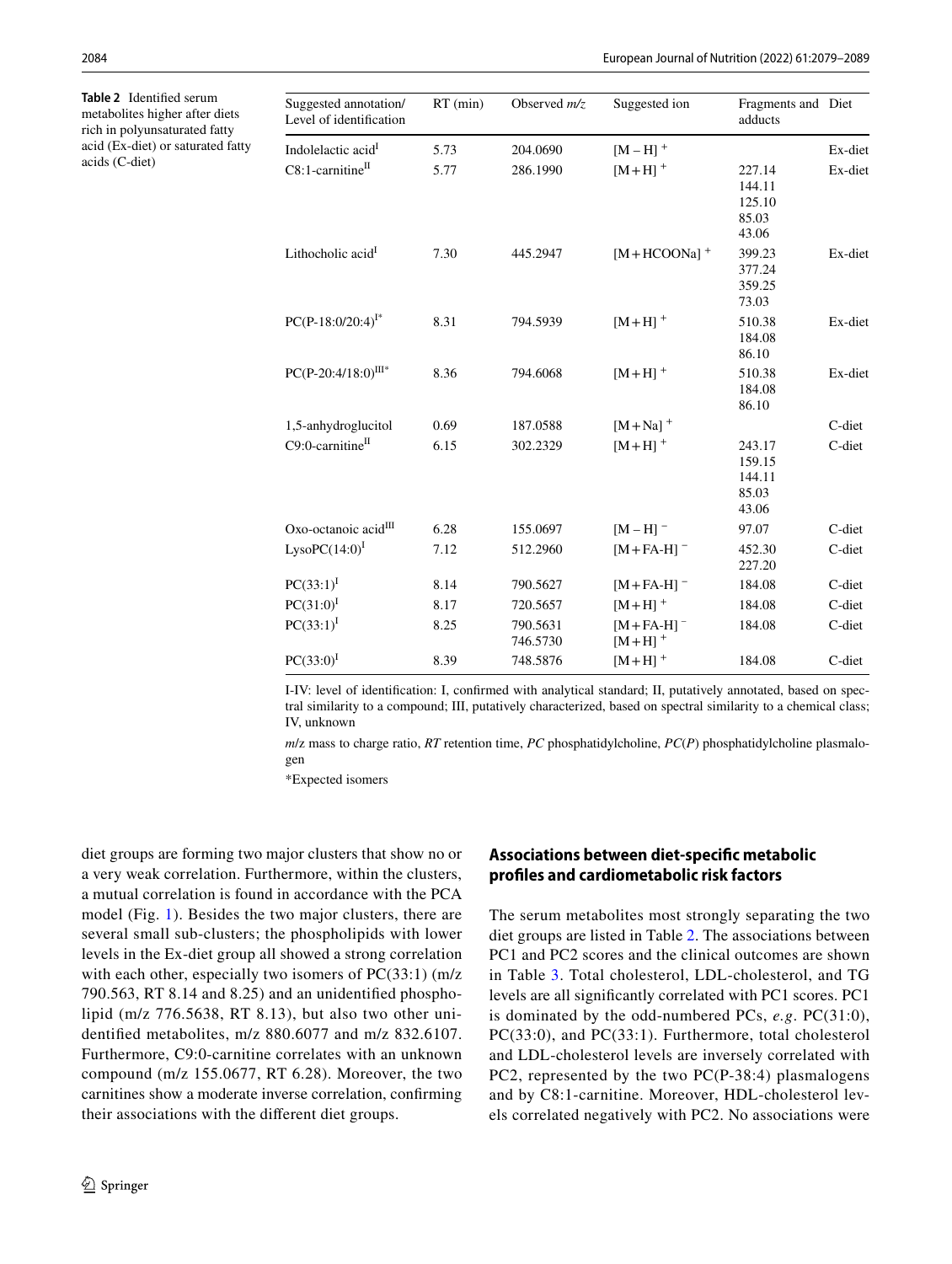![](_page_6_Figure_1.jpeg)

<span id="page-6-0"></span>**Fig. 2** Hierarchical clustering analysis of the serum metabolites differentiating the Ex-diet diet group from the C-diet group diet based on Spearman correlation coefficients; only significant correlations

detected for glucose and insulin levels in relation to the diet-specifc metabolic profles.

Mediation analysis was performed between the clinical outcomes that were signifcantly associated with PC1 and PC2 scores and are presented in supplementary information Table 8SI. The metabolic profle scores revealed no causal mediation efect of the clinical outcomes related to serum triglycerides or cholesterol fractions.

# **Discussion**

The untargeted metabolic profles of serum samples from this 8-week randomized controlled trial with similar foods containing mainly *n-6* PUFA vs. SFA clearly diferentiated

(*p*<0.05) are depicted. *Unk* unknown, *PC*(*P*) phosphatidylcholine plasmalogen, *PC* phosphatidylcholine, *m*/*z* mass to charge ratio, *RT* retention time

the subjects from the two groups. This demonstrates that relatively modest alterations in the dietary fat composition of commonly used food items can be detected in the serum metabolome. Furthermore, it also confrms the compliance of the participants over the 8-week intervention, as the metabolites that were lowered in the Ex-diet group refected food items from the C-diet, while the metabolites that were increased originated from the food items of the Ex-diet group.

In the present study, PUFAs incorporated in PC plasmalogens were characterizing the Ex-diet group. The observed PUFA plasmalogens may be a consequence of the increased dietary intake of especially *n*-6 PUFA from the Ex-diet food items containing rapeseed and sunfower oil. The efect of the Ex-diet food items was also found in the original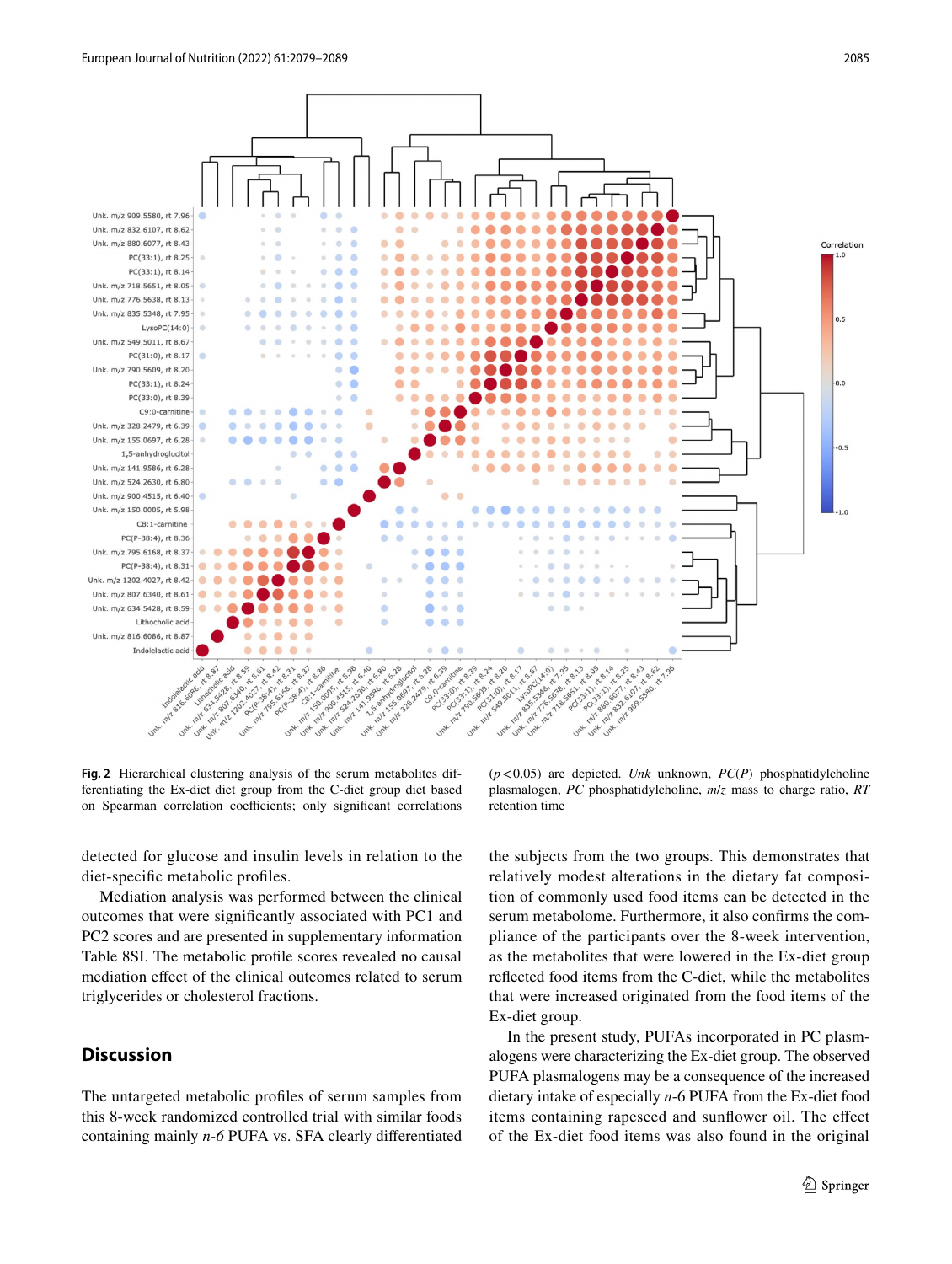Clinical measurements PC r (95%CI) LDL-cholesterol, mmol/L PC1 0.2599 (0.669; 0.4342)\* PC2  $-0.2524 (-0.4277; -0.5895)^*$ TG, mmol/L PC1 0.2758 (0.0819; 0.4497)\*  $PC2 - 0.2090 (-0.4575; -0.0959)^*$ Total cholesterol, mmol/L PC1 0.2992 (0.1092; 0.4681)\* PC2  $-0.2869 (-0.4575; -0.0959)^*$ HDL-cholesterol, mmol/L PC1 0.0065 (− 0.1902; 0.2027) PC2  $-0.2177 (-0.3971; -0.0222)^*$ Glucose, mmol/L PC1 0.0582 (− 0.1408; 0.2527) PC2 0.0862 (− 0.1131; 0.2789) Insulin, pmol/L PC1 0.1232 (− 0.0750; 0.3121) PC2 − 0.0916 (− 0.2830; 0.1067)

<span id="page-7-0"></span>**Table 3** Association between clinical outcomes and PCA scores refecting the diet-related serum metabolites

*LDL* low-density lipoprotein, *TG* triglyceride, *HDL* high-density lipoprotein, *PC* Principal component, *r* correlation coefficient, 95%*CI* 95% confdence interval

\**p*<0.05

publication of this study where increased arachidonic acid (AA) and linoleic acid (LA) concentrations were detected in serum from the Ex-diet group compared to the C-diet group after the intervention period [[15](#page-9-9)]. Also contributing to the increase of PUFA plasmalogens, AA may have been synthesized from LA by desaturation and elongation enzymes [\[35\]](#page-10-6). Additionally, a high intake of LA has previously been inversely associated with total and CVD mortality [[36\]](#page-10-7). Independent of other dietary factors, increased LA consumption has also been associated with reduced risk of CHD events and mortality in a meta-analysis of cohort studies [[37\]](#page-10-8).

Another study focusing on the implementation of a Nordic diet has also observed higher levels of plasmalogens [[12](#page-9-22)]. Unsaturated plasmalogens have antioxidant (more precisely, radical scavenging) properties due to their vinylether moiety, which is preferentially oxidized when exposed to various free radicals and singlet oxygen [\[38](#page-10-9)]. Increased lipid oxidation has been linked to decreased plasmalogen levels, and associated with disease progression in CVD [\[39\]](#page-10-10). Furthermore, plasmalogens have also been proposed to have an important role in cholesterol homeostasis [[40](#page-10-11)]. In this study, we observed that HDL cholesterol levels were inversely associated with PC2 scores (mainly explained by plasmalogens), but also that PC2 scores were inversely associated with LDL cholesterol, total cholesterol, and TG levels. These correlations suggest that even small alterations in the dietary lipid composition associate with cholesterol levels although we could not fnd an indication of a causal relationship using mediation analysis in this relatively small study.

Using NMR spectrometry we have previously shown that total PC was reduced in the Ex-diet group compared to the C-diet group [[16\]](#page-9-10). By using untargeted metabolomics we have been able to identify more specifcally the diferent PCs characterized by the diferent diet groups. Several of the metabolites characterizing the C-diet group in contrast to the Ex-diet group were the odd-numbered phospholipids, *i.e.*  $PC(31:0)$  and  $PC(33:1)$ , potentially containing either pentadecanoic  $(C15:0)$  or heptadecanoic  $(C17:0)$  acids. These odd-numbered PCs are all strongly sub-clustered, indicating that they might originate from the same dietary components. FAs with odd-numbered chains are likely to originate from dairy products [\[41](#page-10-12)]. The lower concentrations of these phospholipids after altering the fat composition confrm the compliance of the participants in the Ex-diet group.

The SYSDIET study also reported reduced levels of (C15:0) in phospholipids in serum for the HND group compared to an average Nordic diet (AND) rich in dairy products [[10](#page-9-7)]. Circulating phospholipids containing pentadecanoic or heptadecanoic acids have been associated with non-CVD mortality, but not with CVD and stroke mortality in an observational study [[42\]](#page-10-13). The correlation analysis between the clinical outcomes from the original publication of the study and the diet-specifc metabolic profles show positive associations between PC1 scores (higher for the C-diet group) and LDL-cholesterol, total cholesterol, and TG. In contrast, no correlation between PC1 scores and HDL-cholesterol was observed. However, the mediation analysis could not explain the changes in total cholesterol, TG, or LDL-cholesterol levels through the altered metabolomes (Table 8SI). This could indicate that other factors not covered by the current serum metabolome may cause the observed changes in the blood lipids.

In the publication of the primary endpoints of this study, a reduction in the level of C14:0 in the plasma lipid concentration was found [[15\]](#page-9-9). In accordance, lower levels of lysoPC(14:0) were observed in the Ex-diet group compared to the C-diet group in this untargeted metabolomics study. LysoPCs are key components in oxidized-LDL and play an important role in the progression of atherosclerosis [[43](#page-10-14)]. Moreover, lysoPCs have been implied as lipid intermediates linking SFA to insulin resistance [[44\]](#page-10-15). A previous study reports lysoPC(14:0) together with decanoylcarnitine (C10:0-carnitine) as a potential predictor for future diabetes [[45\]](#page-10-16). However, we found no association of these markers with glucose- or insulin responses.

The unsaturated medium-chain 2-octenoyl (C8:1-carnitine) was found at higher levels in the Ex-diet group, whereas the saturated nonanoylcarnitine (C9:0-carnitine) was found at lower levels. Like this current sub-study, a previously targeted metabolomics sub-study reported that saturated acylcarnitines (ACs), such as palmitoylcarnitine and myristoylcarnitine, were reduced in the Ex-diet group compared to the C-diet group [[16\]](#page-9-10). Furthermore, mediumchain ACs have also been independently associated with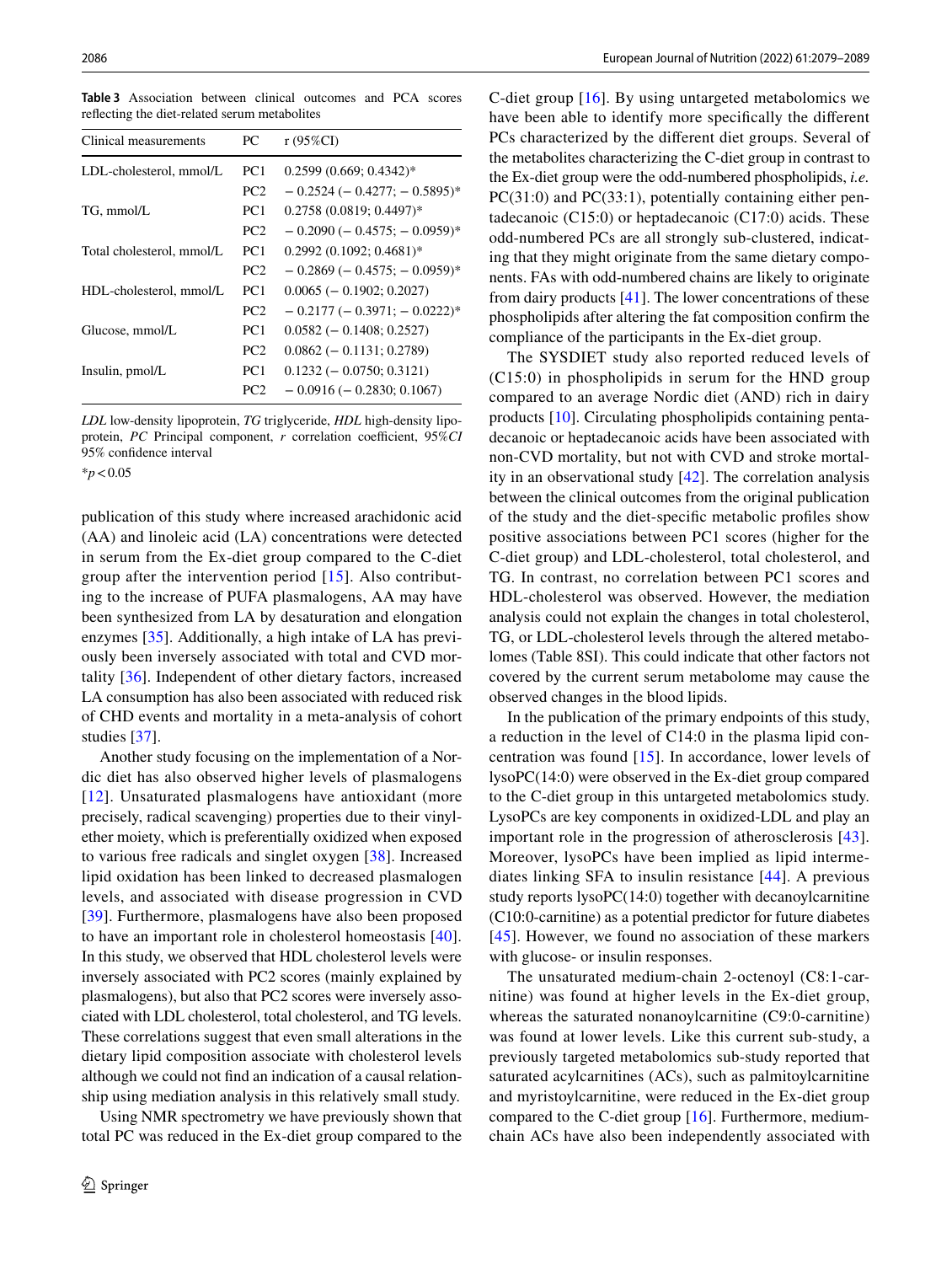mortality from myocardial infarction and with the risk of stroke and total CVD in subjects at high risk [[46,](#page-10-17) [47\]](#page-10-18).

In addition to the phospholipids and ACs, other compounds related to the alteration of the lipid composition of the diet were identifed. One of the more interesting ones is the lower levels of 1,5-AG in the Ex-diet group. The 1,5-AG is a monosaccharide derived primarily from dietary sources and supposed to be found in constant concentrations in the blood in subjects having normal glycaemic status [[48](#page-10-19)]. The 1,5-AG concentration is balanced by urinary excretion, and the kidneys reabsorb nearly all. However, reabsorption is competitively inhibited by glucose, meaning that 1,5-AG is not excreted in urine before glucose surpasses the renal threshold for glycosuria (generally around 180 mg/dl) that then leads to a rapid decrease in serum levels [[49](#page-10-20), [50](#page-10-21)]. Hence, poor glycaemic control is associated with low 1,5- AG serum levels.

It is difficult to explain the observed lower level of 1,5-AG in the Ex-diet group compared to the C-diet group of this study, as it has been found that consuming vegetable oils high in LA (like the Ex-diet group) improves insulin sensitivity contributing to a more stable glucose level [\[51](#page-10-22)]. A recent metabolomics study with HND vs. average Danish diet also identifed 1,5-AG at lower levels in the intervention group in relation to weight loss [[52](#page-10-23)]. Only a minor increase in weight was observed for the C-diet group during the intervention; however, no change was observed in the Ex-diet group. Furthermore, no change in either insulin, glucose, or HbA1c levels was observed in the current study and neither glucose nor insulin showed any correlation to the dietspecifc metabolic profles. This indicates that the alteration of lipids in the diet was not sufficient to change glycaemia, but still sufficient to affect the levels of 1,5-AG. This may suggest that the 1,5-AG levels might have been afected by other mechanisms than the fat alteration, possibly a change in dietary exposure to the compound or other compounds than glucose afecting its reabsorption.

LCA is one of the two major secondary bile acids in humans formed in the large intestine. Bile acids are the end product of cholesterol metabolism and are synthesized in the liver. An increase in total bile acids has earlier been found as an efect of a diet rich in PUFA [\[53\]](#page-10-24). The higher levels of LCA in the Ex-diet group of this study are in line with this fnding and of an increase of total bile acid concentrations in serum in the current study by metabolic profling [[16\]](#page-9-10).

Lastly, serum levels of  $ILA - a$  tryptophan metabolite formed by proteolysis in the colon  $[54]$  $[54]$  $[54]$  – were higher in the Ex-diet compared to the C-diet group. Contradictory, another recent metabolomics study found ILA, together with other metabolites, to be characteristics of an average Danish diet [[55\]](#page-10-26). However, due to the lack of microbial data further studies are needed to fully understand the relationship of dietary factors with microbial metabolites.

In conclusion, by utilizing an untargeted metabolomics approach it was possible to diferentiate the metabolome based on a diet rich in saturated fat from the metabolome based on a diet rich in unsaturated fat. The metabolomes of the Ex-diet and the C-diet groups were refected by several diferent metabolites, mainly found here as polar lipids. Previously reported changes in cholesterol and TG were associated with these contrasting metabolites; however, mediation analysis implied that the clinical changes were not explained by the altered serum metabolome. Markers related to glycaemia were not associated with the polar lipid metabolome recorded in the current study. Further studies are needed to identify metabolites that could explain the clinical outcomes of diets rich in saturated or unsaturated fats.

**Supplementary Information** The online version contains supplementary material available at<https://doi.org/10.1007/s00394-021-02796-6>.

**Acknowledgements** The authors thank the NoMa team at the Oslo and Akershus University College of Applied Sciences, Department of Health, Nutrition and Management, and at the University of Oslo, Department for Nutrition, Oslo, Norway. They thank also Sarah Fleischer Ben Soltane, Cecilie Fryland Appeldorff, and Cristian de Gobba, all from the University of Copenhagen, Department of Nutrition, Exercise and Sports, Copenhagen, Denmark for excellent technical support.

**Author contributions** SMU and KBH designed the intervention and were principal investigators of the trial; LOD was responsible for the metabolomics profling, and KP and GG conducted the metabolomics data analysis; SMU and KBH provided essential materials; KP, ODRH, and GG performed statistical analysis; KP wrote the paper; SMU and LOD had primary responsibility for fnal content; all the authors approved the fnal manuscript.

**Funding** This study was funded by the University of Oslo, Norway, the Throne-Holst Foundation for Nutrition Research, Oslo, Norway and Mills DA and by a Semper Ardens grant on biomarker development from the Carlsberg Foundation for LOD.

**Availability of data and material** All data, materials, and software applications support published claims and comply with feld standards.

**Code availability** Not applicable.

### **Declarations**

**Conflict of interest** Dr. Ulven and Dr. Holven received research grants from Mills DA to partially fund the study. None owns any stocks or serves as an advisory board in the company. The authors declare they have no confict of interest.

**Ethical approval** All procedures performed in this study involving the human participants followed the ethical standards of the Regional Ethics Committee for the Medical Research in South East Norway (approval number 24248) and the 1964 Helsinki declaration and its later amendments or comparable ethical standards.

**Consent to participate** Consent to participate in research has been obtained.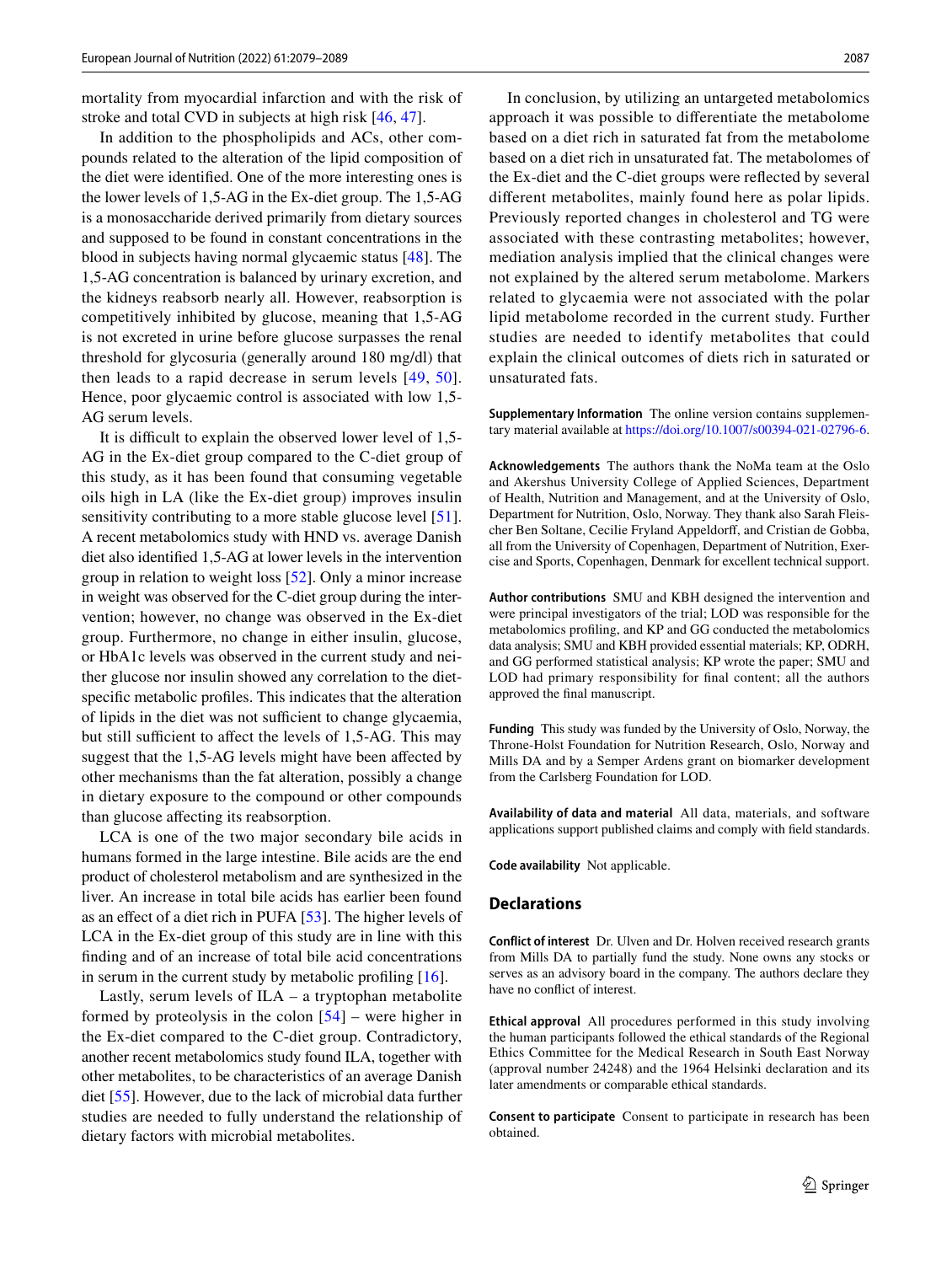**Consent for publication** Consent to publish has been obtained.

**Open Access** This article is licensed under a Creative Commons Attribution 4.0 International License, which permits use, sharing, adaptation, distribution and reproduction in any medium or format, as long as you give appropriate credit to the original author(s) and the source, provide a link to the Creative Commons licence, and indicate if changes were made. The images or other third party material in this article are included in the article's Creative Commons licence, unless indicated otherwise in a credit line to the material. If material is not included in the article's Creative Commons licence and your intended use is not permitted by statutory regulation or exceeds the permitted use, you will need to obtain permission directly from the copyright holder. To view a copy of this licence, visit <http://creativecommons.org/licenses/by/4.0/>.

## **References**

- <span id="page-9-0"></span>1. Daneshzad E, Emami S, Darooghegi Mofrad M et al (2018) Association of modifed Nordic diet with cardiovascular risk factors among type 2 diabetes patients: a cross-sectional study. J Cardiovasc Thorac Res 10:153–161. [https://doi.org/10.15171/jcvtr.2018.](https://doi.org/10.15171/jcvtr.2018.25) [25](https://doi.org/10.15171/jcvtr.2018.25)
- <span id="page-9-1"></span>2. Adamsson V, Reumark A, Fredriksson IB et al (2011) Efects of a healthy Nordic diet on cardiovascular risk factors in hypercholesterolaemic subjects: a randomized controlled trial (NORDIET). J Intern Med 269:150–159. [https://doi.org/10.1111/j.1365-2796.](https://doi.org/10.1111/j.1365-2796.2010.02290.x) [2010.02290.x](https://doi.org/10.1111/j.1365-2796.2010.02290.x)
- <span id="page-9-2"></span>3. Micha R, Mozafarian D (2010) Saturated fat and cardiometabolic risk factors, coronary heart disease, stroke, and diabetes: a fresh look at the evidence. Lipids 45:893–905. [https://doi.org/10.1007/](https://doi.org/10.1007/s11745-010-3393-4) [s11745-010-3393-4](https://doi.org/10.1007/s11745-010-3393-4)
- 4. Jakobsen MU, O'Reilly EJ, Heitmann BL et al (2009) Major types of dietary fat and risk of coronary heart disease: a pooled analysis of 11 cohort studies. Am J Clin Nutr. [https://doi.org/10.3945/ajcn.](https://doi.org/10.3945/ajcn.2008.27124) [2008.27124](https://doi.org/10.3945/ajcn.2008.27124)
- <span id="page-9-3"></span>5. Mozafarian D, Micha R, Wallace S (2010) Efects on coronary heart disease of increasing polyunsaturated fat in place of saturated fat: a systematic review and meta-analysis of randomized controlled trials. PLoS Med. [https://doi.org/10.1371/journal.](https://doi.org/10.1371/journal.pmed.1000252) [pmed.1000252](https://doi.org/10.1371/journal.pmed.1000252)
- <span id="page-9-4"></span>6. Thorning TK, Bertram HC, Bonjour JP et al (2017) Whole dairy matrix or single nutrients in assessment of health effects: current evidence and knowledge gaps. Am J Clin Nutr 105:1033–1045. <https://doi.org/10.3945/ajcn.116.151548>
- <span id="page-9-5"></span>7. Astrup A, Bertram HC, Bonjour J-P et al (2019) WHO draft guidelines on dietary saturated and trans fatty acids: time for a new approach? BMJ 4137:l4137. [https://doi.org/10.1136/bmj.](https://doi.org/10.1136/bmj.l4137) [l4137](https://doi.org/10.1136/bmj.l4137)
- <span id="page-9-6"></span>8. Adamsson V, Reumark A, Cederholm T et al (2012) What is a healthy Nordic diet? Foods and nutrients in the NORDIET study. Food Nutr Res 56:1–8.<https://doi.org/10.3402/fnr.v56i0.18189>
- 9. Mithril C, Dragsted LO, Meyer C et al (2012) Dietary composition and nutrient content of the new Nordic diet. Public Health Nutr 16:777–785.<https://doi.org/10.1017/S1368980012004521>
- <span id="page-9-7"></span>10. Uusitupa M, Hermansen K, Savolainen MJ et al (2013) Efects of an isocaloric healthy Nordic diet on insulin sensitivity, lipid profle and infammation markers in metabolic syndrome - a randomized study (SYSDIET). J Intern Med 274:52–66. [https://doi.](https://doi.org/10.1111/joim.12044) [org/10.1111/joim.12044](https://doi.org/10.1111/joim.12044)
- 11. Berild A, Holven KB, Ulven SM (2017) Recommended Nordic diet and risk markers for cardiovascular disease. Tidsskr Nor Laegeforen 137:721–726.<https://doi.org/10.4045/tidsskr.16.0243>
- <span id="page-9-22"></span>12. Lankinen M, Schwab U, Kolehmainen M et al (2015) A healthy Nordic diet alters the plasma lipidomic profle in adults with features of metabolic syndrome in a multicenter randomized dietary intervention. J Nutr 146:662–672. [https://doi.org/10.3945/jn.115.](https://doi.org/10.3945/jn.115.220459) [220459](https://doi.org/10.3945/jn.115.220459)
- 13. Marklund M, Hermansen K, Schwab U et al (2014) A dietary biomarker approach captures compliance and cardiometabolic efects of a healthy Nordic diet in individuals with metabolic syndrome. J Nutr 144:1642–1649.<https://doi.org/10.3945/jn.114.193771>
- <span id="page-9-8"></span>14. Poulsen SK, Due A, Jordy AB et al (2014) Health effect of the new Nordic diet in adults with increased waist circumference: a 6-mo randomized controlled trial. Am J Clin Nutr 99:35–45. [https://doi.](https://doi.org/10.3945/ajcn.113.069393) [org/10.3945/ajcn.113.069393](https://doi.org/10.3945/ajcn.113.069393)
- <span id="page-9-9"></span>15. Ulven SM, Leder L, Elind E et al (2016) Exchanging a few commercial, regularly consumed food items with improved fat quality reduces total cholesterol and LDL-cholesterol: a double-blind, randomised controlled trial. Br J Nutr 116:1383–1393. [https://](https://doi.org/10.1017/S0007114516003445) [doi.org/10.1017/S0007114516003445](https://doi.org/10.1017/S0007114516003445)
- <span id="page-9-10"></span>16. Ulven SM, Christensen JJ, Nygård O et al (2019) Using metabolic profling and gene expression analyses to explore molecular efects of replacing saturated fat with polyunsaturated fat-a randomized controlled dietary intervention study. Am J Clin Nutr 109:1239–1250.<https://doi.org/10.1093/ajcn/nqy356>
- <span id="page-9-11"></span>17. Brennan L (2013) Metabolomics in nutrition research: current status and perspectives. Biochem Soc Trans 41:670–673. [https://](https://doi.org/10.1042/bst20120350) [doi.org/10.1042/bst20120350](https://doi.org/10.1042/bst20120350)
- <span id="page-9-12"></span>18. McGarrah RW, Crown SB, Zhang GF et al (2018) Cardiovascular metabolomics. Circ Res 122:1238–1258. [https://doi.org/10.1161/](https://doi.org/10.1161/CIRCRESAHA.117.311002) [CIRCRESAHA.117.311002](https://doi.org/10.1161/CIRCRESAHA.117.311002)
- <span id="page-9-13"></span>19. Andersen M-BS, Rinnan Å, Manach C et al (2014) Untargeted metabolomics as a screening tool for estimating compliance to a dietary pattern. J Proteome Res 13:1405–1418. [https://doi.org/10.](https://doi.org/10.1021/pr400964s) [1021/pr400964s](https://doi.org/10.1021/pr400964s)
- 20. Li J, Guasch-Ferré M, Chung W et al (2020) The Mediterranean diet, plasma metabolome, and cardiovascular disease risk. Eur Heart J 41:2645–2656. <https://doi.org/10.1093/eurheartj/ehaa209>
- <span id="page-9-14"></span>21. Meslier V, Laiola M, Roager HM et al (2020) Mediterranean diet intervention in overweight and obese subjects lowers plasma cholesterol and causes changes in the gut microbiome and metabolome independently of energy intake. Gut 69:1258–1268. [https://](https://doi.org/10.1136/gutjnl-2019-320438) [doi.org/10.1136/gutjnl-2019-320438](https://doi.org/10.1136/gutjnl-2019-320438)
- <span id="page-9-15"></span>22. Gürdeniz G, Kristensen M, Skov T, Dragsted LO (2012) The efect of LC-MS data preprocessing methods on the selection of plasma biomarkers in fed vs. fasted rats. Metabolites 2:77–99. <https://doi.org/10.3390/metabo2010077>
- <span id="page-9-16"></span>23. Andersen M-BS, Reinbach HC, Rinnan Å et al (2013) Discovery of exposure markers in urine for *Brassica*-containing meals served with diferent protein sources by UPLC-qTOF-MS untargeted metabolomics. Metabolomics 9:984–997. [https://doi.org/](https://doi.org/10.1007/s11306-013-0522-0) [10.1007/s11306-013-0522-0](https://doi.org/10.1007/s11306-013-0522-0)
- <span id="page-9-17"></span>24. Pluskal T, Castillo S, Villar-Briones A, Orešič M (2010) MZmine 2: modular framework for processing, visualizing, and analyzing mass spectrometry-based molecular profle data. BMC Bioinform. <https://doi.org/10.1186/1471-2105-11-395>
- <span id="page-9-18"></span>25. Szymańska E, Saccenti E, Smilde AK, Westerhuis JA (2012) Double-check: validation of diagnostic statistics for PLS-DA models in metabolomics studies. Metabolomics 8:3–16. [https://doi.org/](https://doi.org/10.1007/s11306-011-0330-3) [10.1007/s11306-011-0330-3](https://doi.org/10.1007/s11306-011-0330-3)
- <span id="page-9-19"></span>26. R Core Development Team A Language and Environment for Statistical Computing. In: R. <https://www.r-project.org>
- <span id="page-9-20"></span>27. Tingley D, Yamamoto T, Keele L, Kosuke I (2014) Mediation: R package for causal mediation analysis. R Packag Version 424. <https://doi.org/10.18637/jss.v059.i05>
- <span id="page-9-21"></span>28. Smith CA, O'Maille G, Want EJ et al (2005) METLIN: a metabolite mass spectral database. Ther Drug Monit 27:747–751